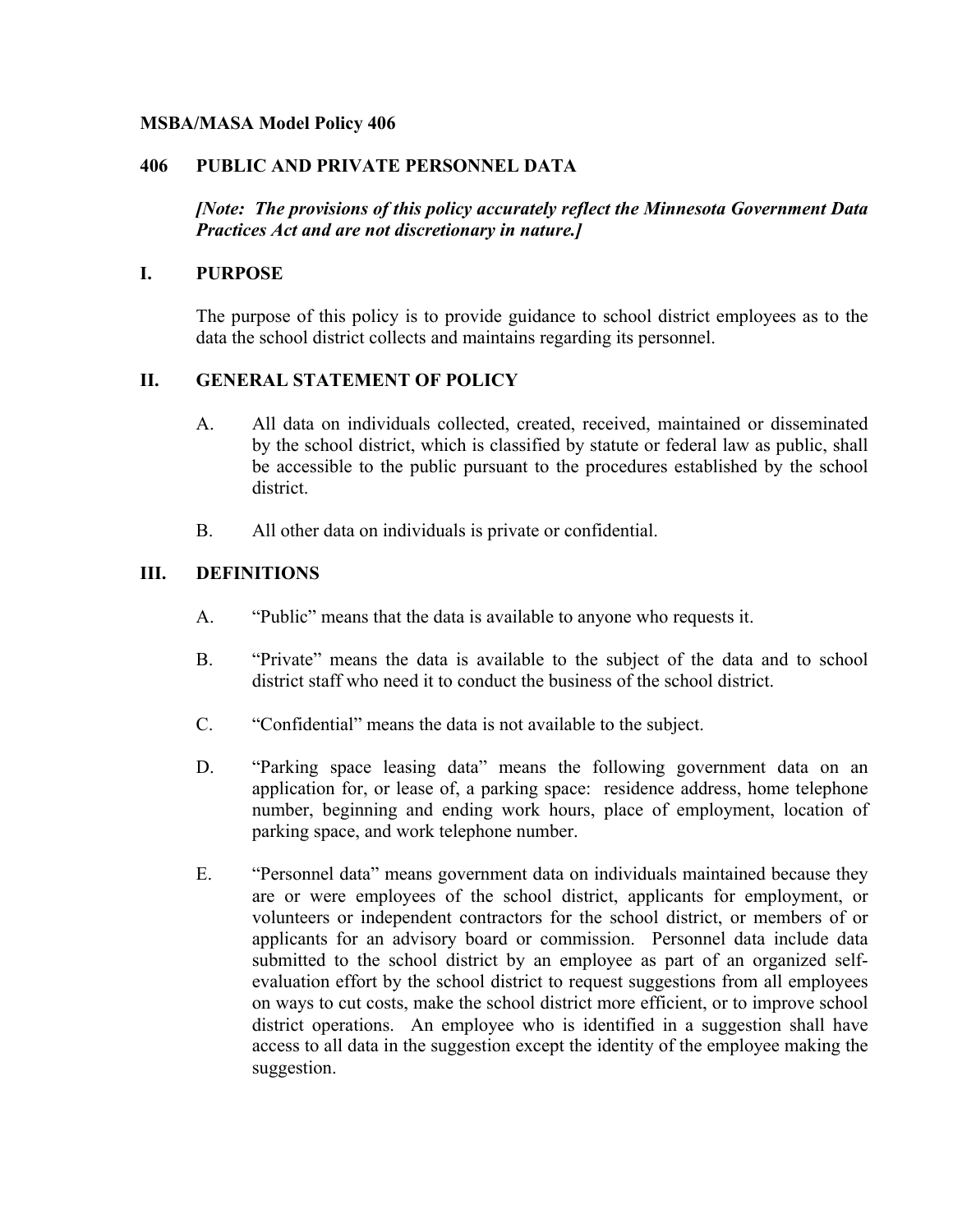- F. "Finalist" means an individual who is selected to be interviewed by the school board for a position.
- G. "Protected health information" means individually identifiable health information transmitted in electronic form by a school district acting as a health care provider. "Protected health information" excludes health information in education records covered by the federal Family Educational Rights and Privacy Act and employment records held by a school district in its role as employer.
- H. "Public officials" means business managers; human resource directors; athletic directors whose duties include at least 50 percent of their time spent in administration, personnel, supervision, and evaluation; chief financial officers; directors; and individuals defined as superintendents and principals.

## **IV. PUBLIC PERSONNEL DATA**

- A. The following information on employees, including volunteers and independent contractors, is public:
	- 1. name;
	- 2. employee identification number, which may not be the employee's social security number;
	- 3. actual gross salary;
	- 4. salary range;
	- 5. terms and conditions of employment relationship;
	- 6. contract fees;
	- 7. actual gross pension;
	- 8. the value and nature of employer-paid fringe benefits;
	- 9. the basis for and the amount of any added remuneration, including expense reimbursement, in addition to salary;
	- 10. job title;
	- 11. bargaining unit;
	- 12. job description;
	- 13. education and training background;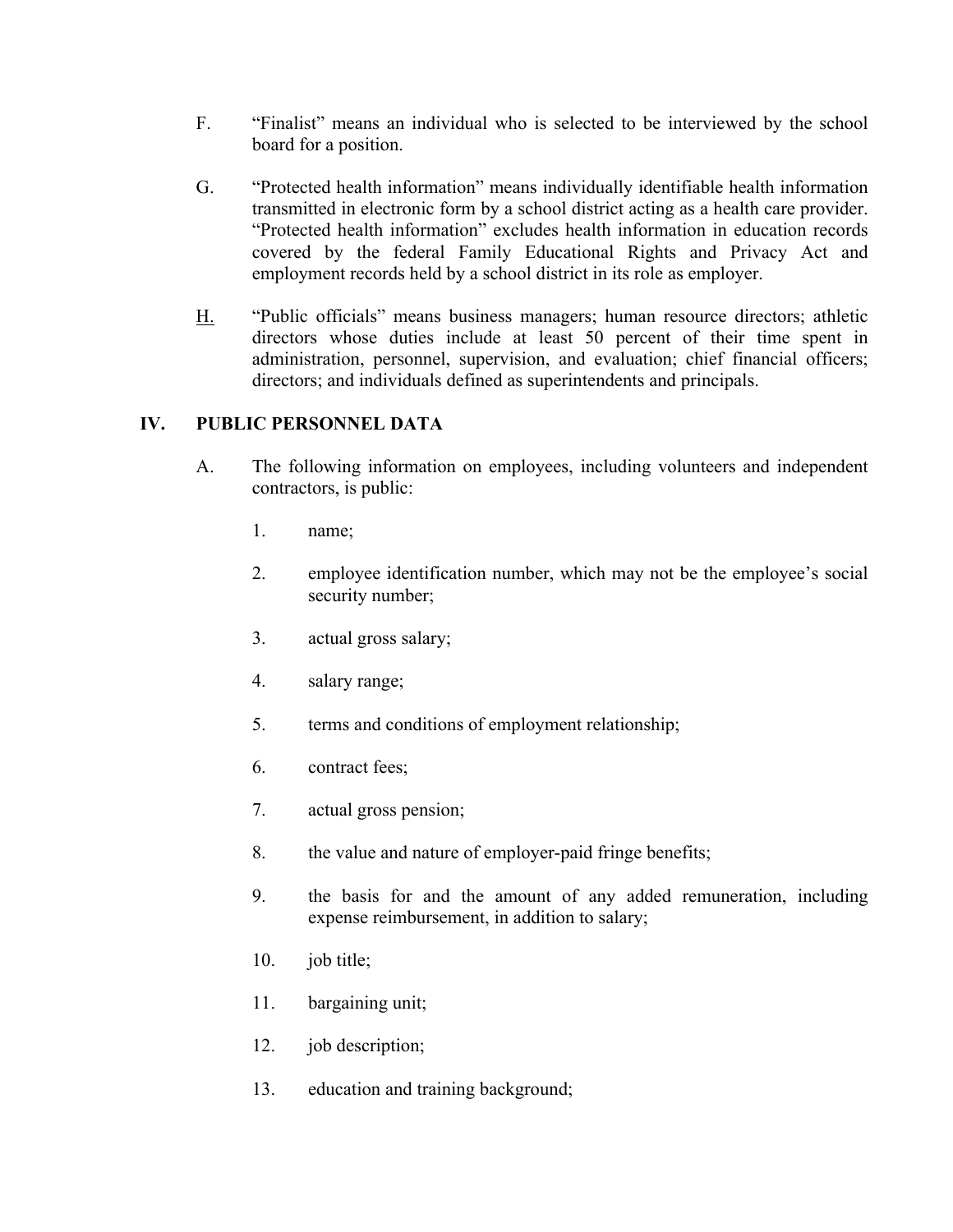- 14. previous work experience;
- 15. date of first and last employment;
- 16. the existence and status of any complaints or charges against the employee, regardless of whether the complaint or charge resulted in a disciplinary action;
- 17. the final disposition of any disciplinary action, as defined in Minn. Stat. § 13.43, Subd. 2(b), together with the specific reasons for the action and data documenting the basis of the action, excluding data that would identify confidential sources who are employees of the school district;
- 18. the complete terms of any agreement settling any dispute arising out of the employment relationship, including superintendent buyout agreements, except that the agreement must include specific reasons for the agreement if it involves the payment of more than \$10,000 of public money, and such agreement may not have the purpose or effect of limiting access to or disclosure of personnel data or limiting the discussion of information or opinions related to personnel data;
- 19. work location;
- 20. work telephone number;
- 21. badge number;
- 22. work-related continuing education;
- 23. honors and awards received; and
- 24. payroll time sheets or other comparable data that are used only to account for employee's work time for payroll purposes, except to the extent that release of time sheet data would reveal the employee's reasons for the use of sick or other medical leave or other not public data.
- B. The following information on applicants for employment is public:
	- 1. veteran status;
	- 2. relevant test scores;
	- 3. rank on eligible list;
	- 4. job history;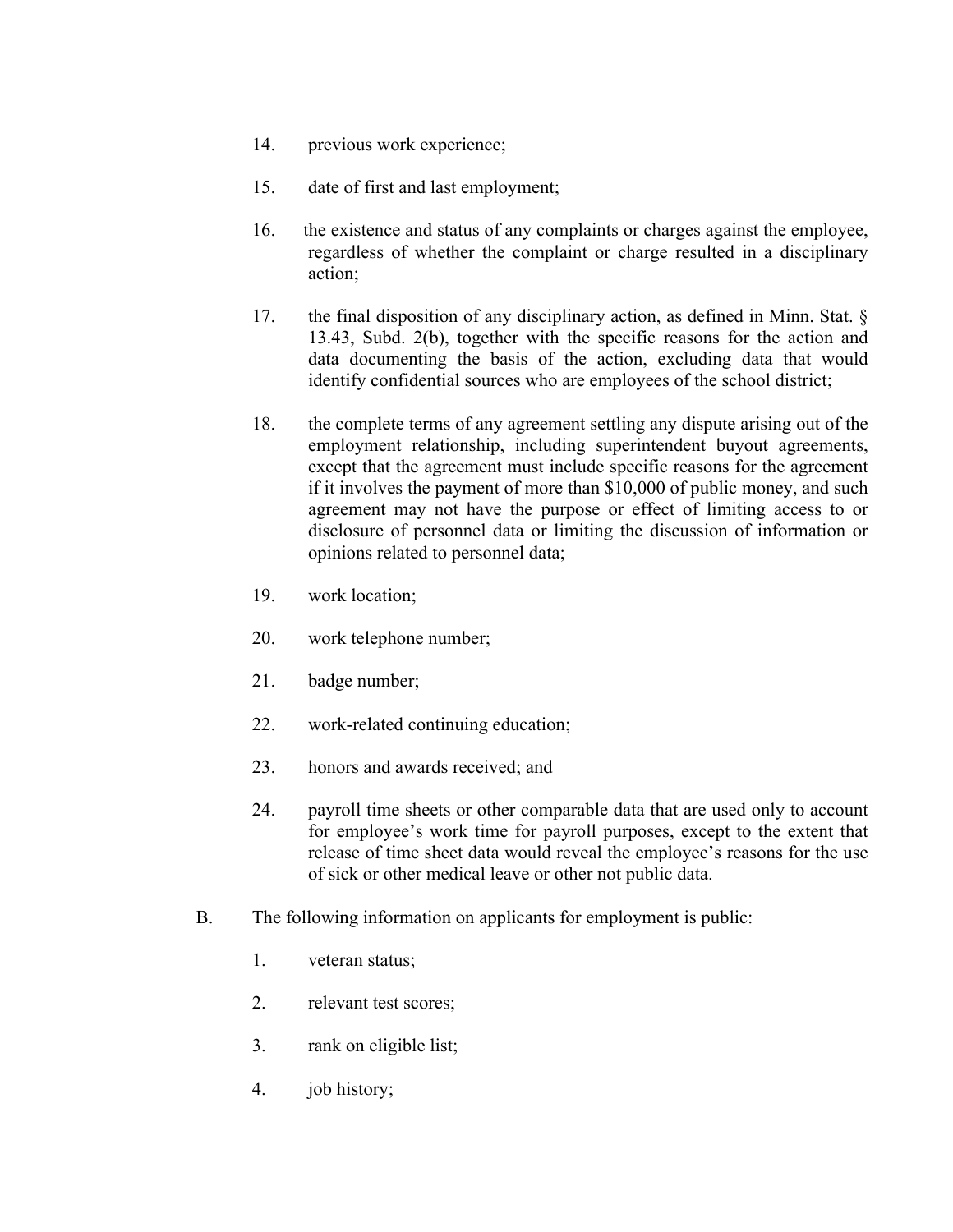- 5. education and training; and
- 6. work availability.
- C. Names of applicants are private data except when certified as eligible for appointment to a vacancy or when they become finalists for an employment position.
- D. Applicants for appointment to a public body.
	- 1. Data about applicants for appointment to a public body are private data on individuals except that the following are public:
		- a. name;
		- b. city of residence, except when the appointment has a residency requirement that requires the entire address to be public;
		- c. education and training;
		- d. employment history;
		- e. volunteer work;
		- f. awards and honors;
		- g. prior government service;
		- h. any data required to be provided or that are voluntarily provided in an application for appointment to a multimember agency pursuant to Minn. Stat. § 15.0597; and
		- i. veteran status.
	- 2. Once an individual is appointed to a public body, the following additional items of data are public:
		- a. residential address;
		- b. either a telephone number or electronic mail address where the appointee can be reached, or both at the request of the appointee;
		- c. first and last dates of service on the public body;
		- d. the existence and status of any complaints or charges against an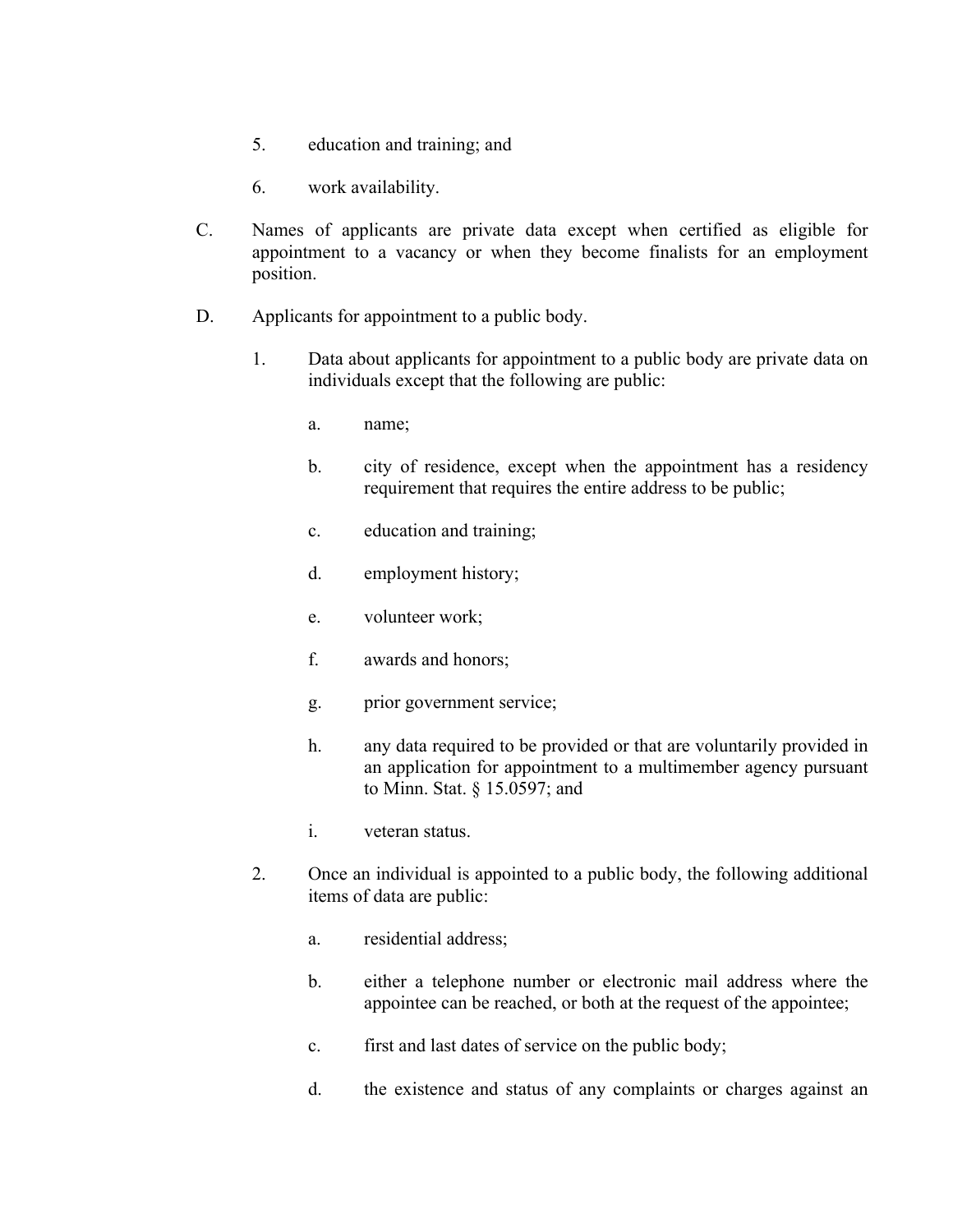appointee; and

- e. upon completion of an investigation of a complaint or charge against an appointee, the final investigative report is public, unless access to the data would jeopardize an active investigation.
- 3. Notwithstanding paragraph 2., any electronic mail address or telephone number provided by a public body for use by an appointee shall be public. An appointee may use an electronic mail address or telephone number provided by the public body as the designated electronic mail address or telephone number at which the appointee can be reached.
- E. Regardless of whether there has been a final disposition as defined in Minn. Stat. § 13.43, Subd. 2(b), upon completion of an investigation of a complaint or charge against a public official, as defined in Minn. Stat. § 13.43, Subd. 2(e), or if a public official resigns or is terminated from employment while the complaint or charge is pending, all data relating to the complaint or charge are public, unless access to the data would jeopardize an active investigation or reveal confidential sources.
- F. Data relating to a complaint or charge against a public official is public only if: (1) the complaint or charge results in disciplinary action or the employee resigns or is terminated from employment while the complaint or charge is pending; or (2) potential legal claims arising out of the conduct that is the subject of the complaint or charge are released as part of a settlement agreement. Data that is classified as private under another law is not made public by this provision.

### **V. PRIVATE PERSONNEL DATA**

- A. All other personnel data are private and will only be shared with school district staff whose work requires such access. Private data will not be otherwise released unless authorized by law or by the employee's informed written consent.
- B. Data pertaining to an employee's dependents are private data on individuals.
- C. Data created, collected or maintained by the school district to administer employee assistance programs are private.
- D. Parking space leasing data are private.
- E. An individual's checking account number is private when submitted to a government entity.
- F. Personnel data may be disseminated to labor organizations to the extent the school district determines it is necessary for the labor organization to conduct its business or when ordered or authorized by the Commissioner of the Bureau of Mediation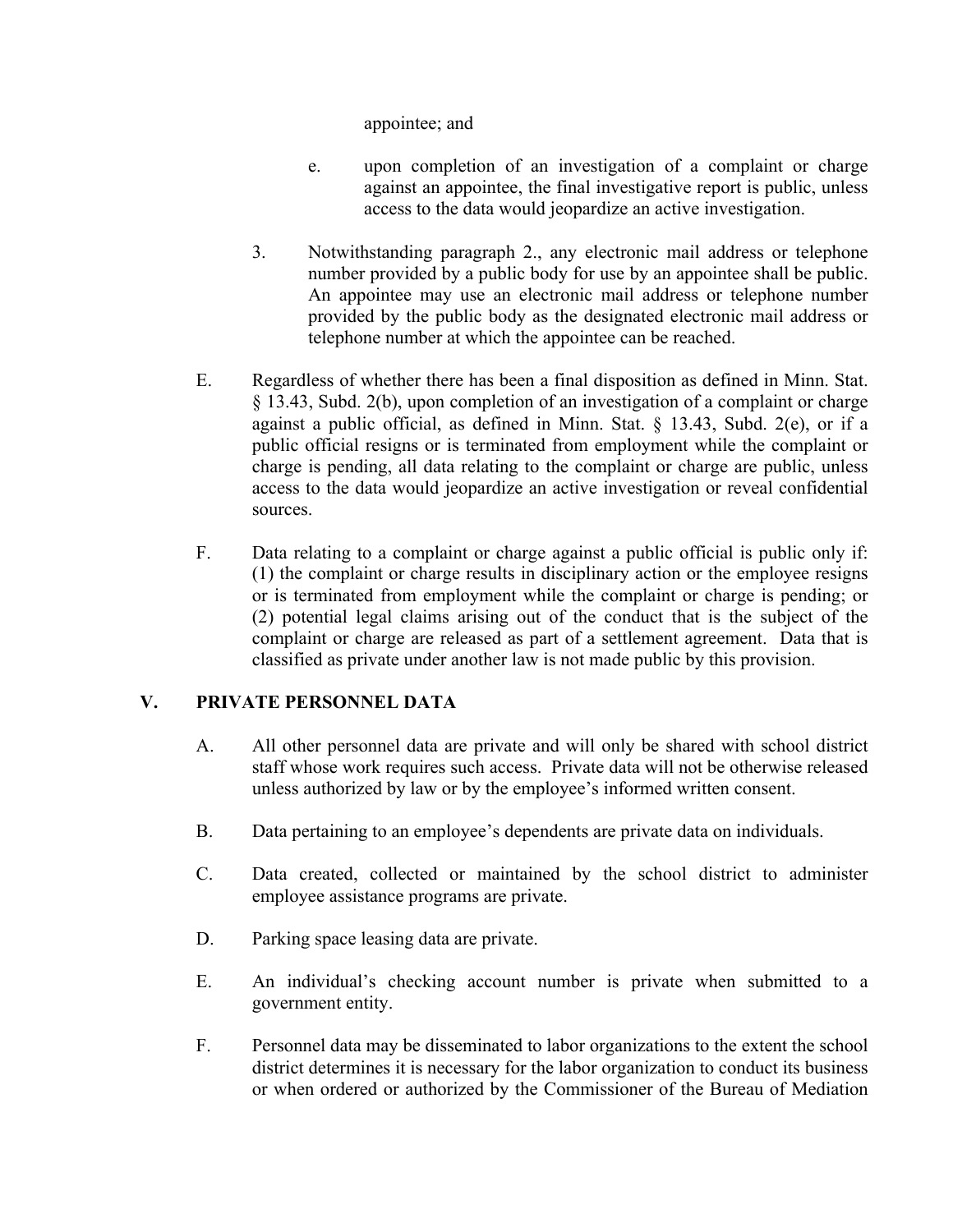Services.

- G. The school district may display a photograph of a current or former employee to prospective witnesses as part of the school district's investigation of any complaint or charge against the employee.
- H. The school district may, if the responsible authority or designee reasonably determines that the release of personnel data is necessary to protect an employee from harm to self or to protect another person who may be harmed by the employee, release data that are relevant to the concerns for safety to:
	- 1. the person who may be harmed and to the attorney representing the person when the data are relevant to obtaining a restraining order;
	- 2. a pre-petition screening team conducting an investigation of the employee under Minn. Stat. § 253B.07, Subd. 1; or
	- 3. a court, law enforcement agency, or prosecuting authority.
- I. Private personnel data or confidential investigative data on employees may be disseminated to a law enforcement agency for the purpose of reporting a crime or alleged crime committed by an employee, or for the purpose of assisting law enforcement in the investigation of such a crime or alleged crime.
- J. A complainant has access to a statement provided by the complainant to the school district in connection with a complaint or charge against an employee.
- K. When allegations of sexual or other types of harassment are made against an employee, the employee shall not have access to data that would identify the complainant or other witnesses if the school district determines that the employee's access to that data would:
	- 1. threaten the personal safety of the complainant or a witness; or
	- 2. subject the complainant or witness to harassment.

If a disciplinary proceeding is initiated against the employee, data on the complainant or witness shall be available to the employee as may be necessary for the employee to prepare for the proceeding.

L. The school district shall make any report to the board of teaching or the state board of education as required by Minn. Stat. § 122A.20, Subd. 2, and shall, upon written request from the licensing board having jurisdiction over a teacher's license, provide the licensing board with information about the teacher from the school district's files, any termination or disciplinary proceeding, and settlement or compromise, or any investigative file in accordance with Minn. Stat. § 122A.20,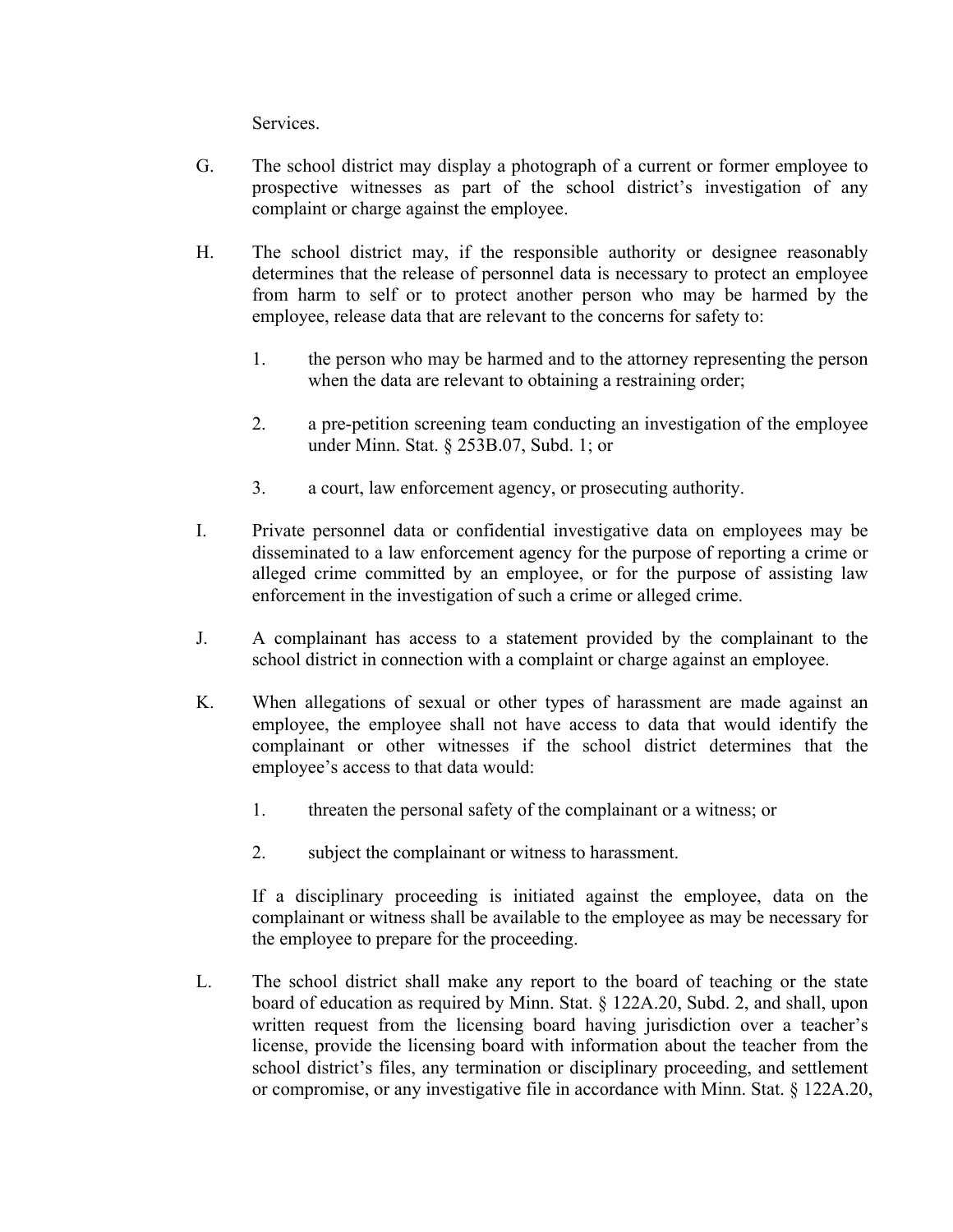Subd. 2.

- M. Private personnel data shall be disclosed to the department of economic security for the purpose of administration of the unemployment insurance program under Minn. Stat. Ch. 268.
- N. When a report of alleged maltreatment of a student in a school is made to the Commissioner of Education, data that are relevant and collected by the school about the person alleged to have committed maltreatment must be provided to the Commissioner on request for purposes of an assessment or investigation of the maltreatment report. Additionally, personnel data may be released for purposes of informing a parent, legal guardian, or custodian of a child that an incident has occurred that may constitute maltreatment of the child, when the incident occurred, and the nature of the conduct that may constitute maltreatment.
- O. The school district shall release to a requesting school district or charter school private personnel data on a current or former employee related to acts of violence toward or sexual contact with a student, if an investigation conducted by or on behalf of the school district or law enforcement affirmed the allegations in writing prior to release and the investigation resulted in the resignation of the subject of the data; or the employee resigned while a complaint or charge involving the allegations was pending, the allegations involved acts of sexual contact with a student, and the employer informed the employee in writing, before the employee resigned, that if the employee resigns while the complaint or charge is still pending, the employer must release private personnel data about the employee's alleged sexual contact with a student to a school district or charter school requesting the data after the employee applies for employment with that school district or charter school and the data remain classified as provided in Minn. Stat. Ch. 13. Data that are released under this paragraph must not include data on the student.
- P. The identity of an employee making a suggestion as part of an organized selfevaluation effort by the school district to cut costs, make the school district more efficient, or to improve school district operations is private.
- Q. Health information on employees is private unless otherwise provided by law. To the extent that the school district transmits protected health information, the school district will comply with all privacy requirements.
- R. Personal home contact information for employees may be used by the school district and shared with another government entity in the event of an emergency or other disruption to ensure continuity of operation for the school district or government entity.
- S. The personal telephone number, home address, and electronic mail address of a current or former employee of a contractor or subcontractor maintained as a result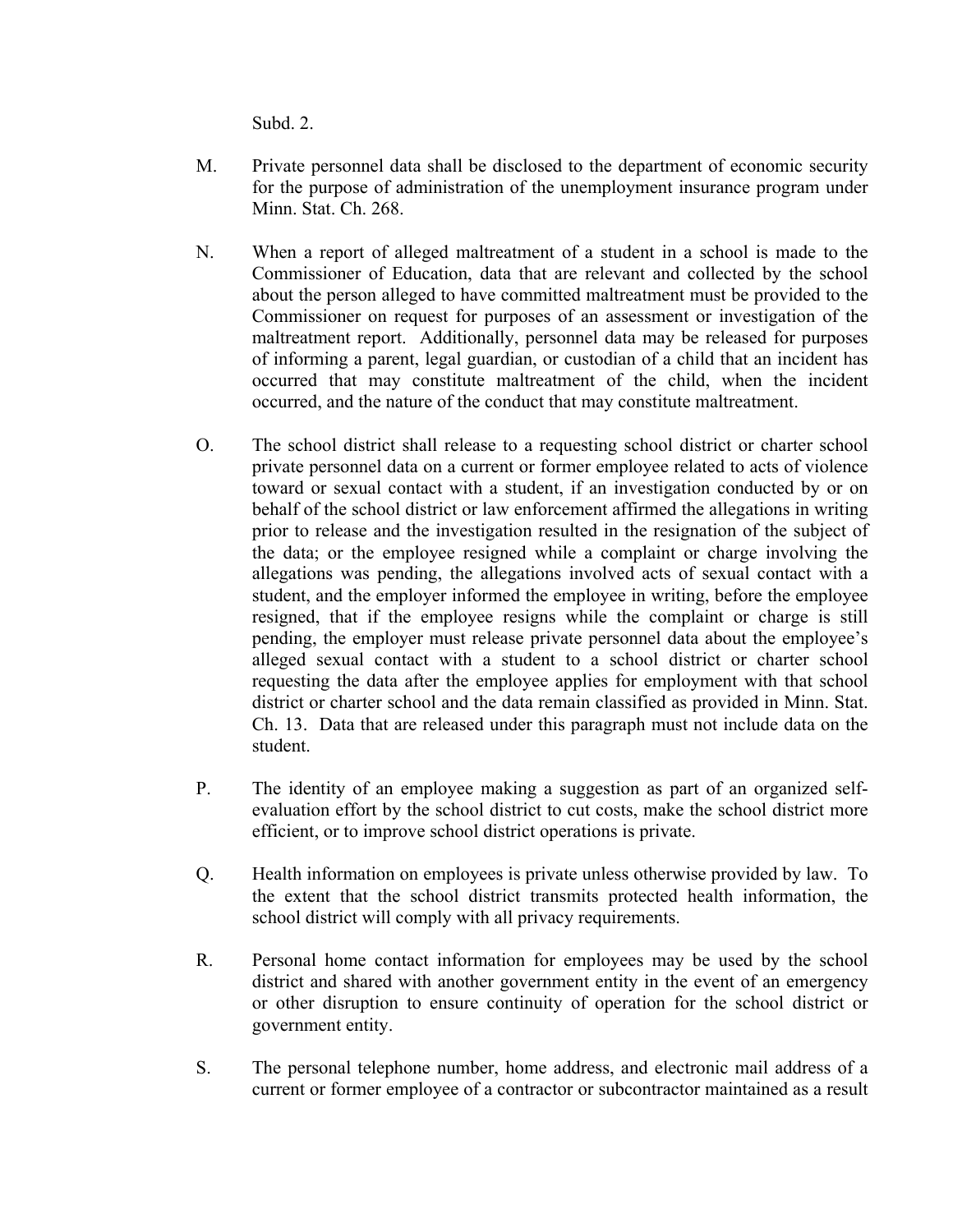of a contractual relationship between the school district and a contractor or subcontractor entered on or after August 1, 2012, are private data. These data must be shared with another government entity to perform a function authorized by law. The data also must be disclosed to a government entity or any person for prevailing wage purposes.

T. When a teacher is discharged immediately because the teacher's license has been revoked due to a conviction for child abuse or sexual abuse or when the Commissioner of the Minnesota Department of Education (MDE) makes a final determination of child maltreatment involving a teacher, the school principal or other person having administrative control of the school must include in the teacher's employment record the information contained in the record of the disciplinary action or the final maltreatment determination, consistent with the definition of public data under Minn. Stat. § 13.41, Subd. 5, and must provide the Board of Teaching and the licensing division at MDE with the necessary and relevant information to enable the Board of Teaching and MDE's licensing division to fulfill their statutory and administrative duties related to issuing, renewing, suspending, or revoking a teacher's license. In addition to the background check required under Minn. Stat. § 123B.03, a school board or other school hiring authority must contact the Board of Teaching and MDE to determine whether the teacher's license has been suspended or revoked, consistent with the discharge and final maltreatment determinations. Unless restricted by federal or state data practices law or by the terms of a collective bargaining agreement, the responsible authority for a school district must disseminate to another school district private personnel data on a current or former teacher (employee or contractor) of the district, including the results of background investigations, if the requesting school district seeks the information because the subject of the data has applied for employment with the requesting school district.

### **VI. MULTIPLE CLASSIFICATIONS**

If data on individuals are classified as both private and confidential by Minn. Stat. Ch. 13, or any other state or federal law, the data are private.

### **VII. CHANGE IN CLASSIFICATIONS**

The school district shall change the classification of data in its possession if it is required to do so to comply with other judicial or administrative rules pertaining to the conduct of legal actions or with a specific statute applicable to the data in the possession of the disseminating or receiving agency.

### **VIII. RESPONSIBLE AUTHORITY**

The school district has designated the Superintendent of Schools, (320) 253-4703) as the